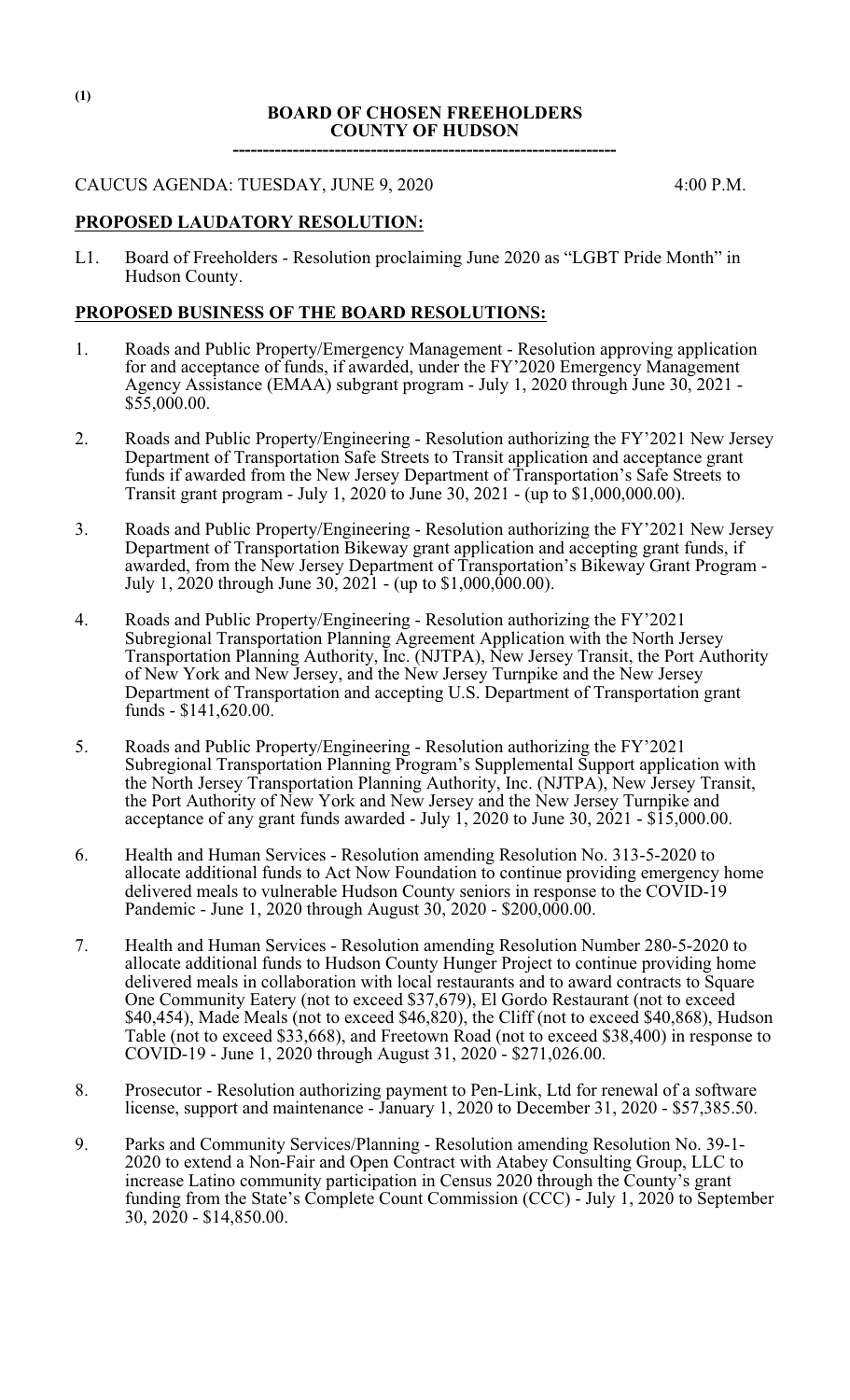- 10. Law Resolution amending Resolution No. 372-6-2019 and extending a contract with Hudson Community Enterprises, Inc. for the digitizing, scanning, indexing and shredding of litigation files in the Law Department due to the COVID-19 Pandemic Public Health Crisis - July 1, 2020 to September 30, 2020.
- 11. Purchasing Approve Purchasing Agent's award, purchases made under State Contracts:

|    | <b>VENDOR</b>                                       | <b>COMMODITY</b>                                                                                       | <b>AMOUNT</b> | DEPT.                                       |
|----|-----------------------------------------------------|--------------------------------------------------------------------------------------------------------|---------------|---------------------------------------------|
| a) | <b>Atlantic Tactical</b><br>New Cumberland, PA.     | <b>Tactical Equipment</b><br>& Ammunition<br>(Prosecutor's Office)<br>\$60,731.51)                     | \$97,278.66   | Prosecutor's<br>Office                      |
|    |                                                     | Purchase 150 Riot<br>Helmets (Sheriff's<br>Office \$25,779.40)                                         |               | Sheriff's<br>Office                         |
|    |                                                     | Purchase (75) Expandable<br>Monadnack Auto Lock<br><b>Batons</b> (Correctional Center)<br>\$10,767.75) |               | Correctional<br>Center                      |
| b) | <b>Canon Business Solutions</b><br>Burlington, NJ   | <b>Copier Maintenance</b><br>Supplies                                                                  | \$25,000.00   | Various                                     |
| c) | <i><b>*Custom Bandag</b></i><br>Harrison, NJ        | <b>Automobile</b><br><b>Tires</b>                                                                      | \$5,000.00    | Roads &<br><b>Public</b><br><b>Property</b> |
| d) | *Jewel Electric Supply<br><b>Jersey City, NJ</b>    | <b>Electrical Equipment</b><br>and Supplies                                                            | \$30,000.00   | <b>Various</b>                              |
| e) | <b>Johnston Business</b><br>Products<br>Holland, MI | <b>Tempered Glass</b><br>Dividers                                                                      | \$20,717.71   | Correctional<br>Center                      |
| f) | *Spincube Inc.<br><b>Jersey City, NJ</b>            | <b>Citrix License</b><br><b>Renewal &amp; Support</b><br><b>Services</b>                               | \$29,990.00   | Prosecutor's<br><b>Office</b>               |
|    |                                                     | <b>TOTAL</b>                                                                                           | \$207,986.37  |                                             |

## **\*Denotes: Hudson County Vendor**

12. Purchasing - Purchases made under the Educational Services Commission of New Jersey Pricing System, formally known as "The Middlesex Regional Educational Services Commission":

|    | <b>VENDOR</b>                                  | <b>COMMODITY</b>                                                                                      | <b>AMOUNT</b>  | <b>DEPT</b>  |
|----|------------------------------------------------|-------------------------------------------------------------------------------------------------------|----------------|--------------|
| a) | <i><b>*Murray Paving</b></i><br>Hackensack, NJ | <b>West Hudson Park</b><br><b>Tennis Courts</b><br>Phase 1 (\$177,130.93)                             | \$1,898,672.96 | <b>Parks</b> |
|    |                                                | <b>West Hudson Park</b><br><b>Tennis Courts</b><br>Phase 2 (\$177,130.93)                             |                | <b>Parks</b> |
|    |                                                | <b>West Hudson Park</b><br><b>Excavate and Install</b><br><b>Basket Ball Courts</b><br>(\$107,896.31) |                | <b>Parks</b> |
|    |                                                | <b>James J. Braddock Park</b><br>Install an ADA Ramp at<br>79th St. North Bergen<br>(\$98,091.31)     |                | <b>Parks</b> |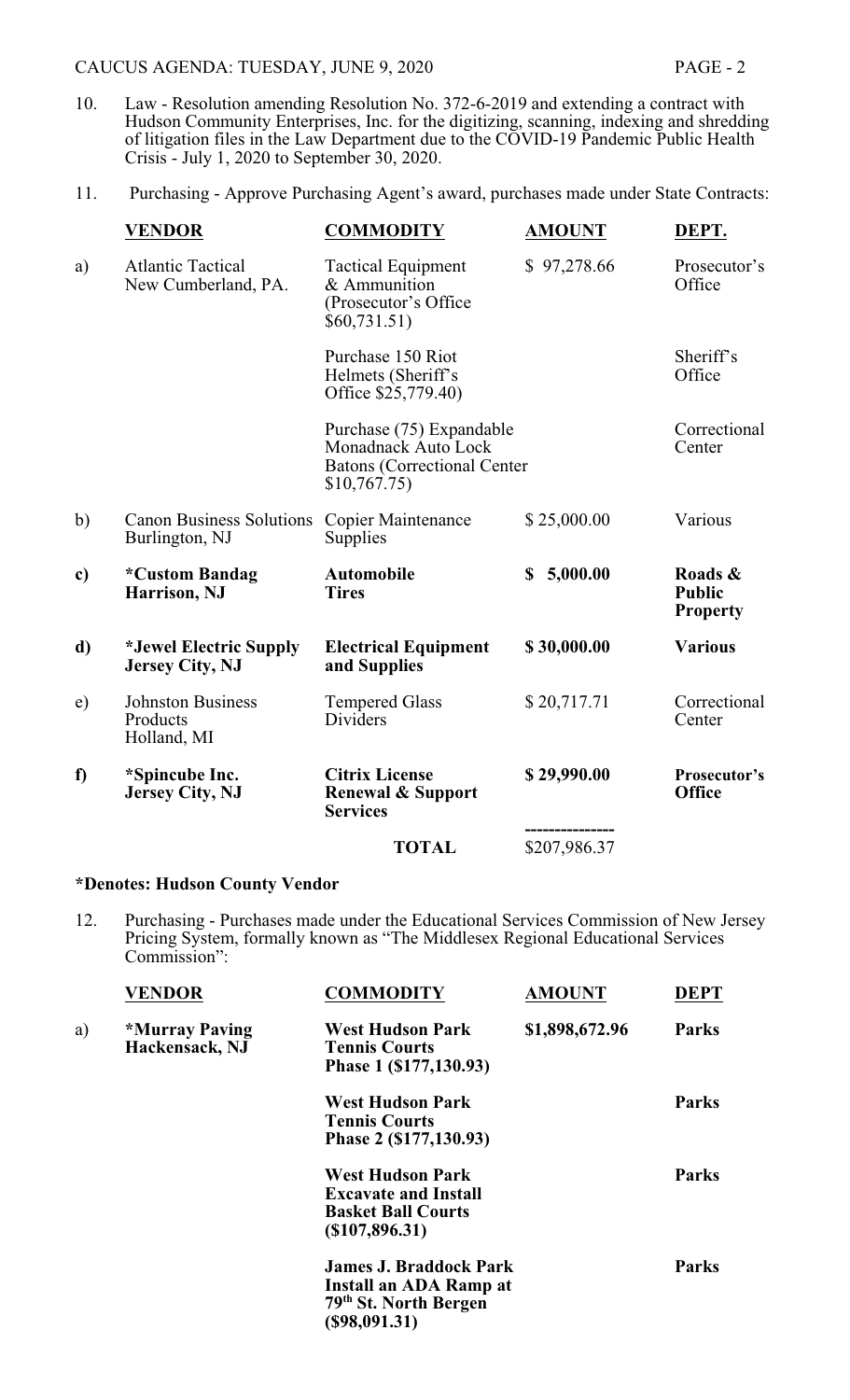|    | <b>Continued</b>                       | <b>James J. Braddock Park</b><br><b>Install Baseball Field</b><br>Fencing (\$231,735.95) |                | <b>Parks</b> |
|----|----------------------------------------|------------------------------------------------------------------------------------------|----------------|--------------|
|    |                                        | <b>James J. Braddock Park</b><br><b>Tennis Courts Phase 5</b><br>(\$248,433.16)          |                | <b>Parks</b> |
|    |                                        | <b>James J. Braddock Park</b><br><b>Tennis Courts Phase 6</b><br>(\$248,433.16)          |                | <b>Parks</b> |
|    |                                        | <b>Lincoln Park</b><br><b>Tennis Courts Phase 4</b><br>(\$133,731.44)                    |                | <b>Parks</b> |
|    |                                        | <b>Lincoln Park</b><br><b>Tennis Courts Phase 5</b><br>(\$137,128.94)                    |                | <b>Parks</b> |
|    |                                        | <b>Lincoln Park</b><br><b>Tennis Courts Phase 6</b><br>$(\$90,527,67)$                   |                | <b>Parks</b> |
|    |                                        | <b>Stephen R. Gregg</b><br><b>Tennis Courts Phase 2</b><br>$(\$248,433.16)$              |                | <b>Parks</b> |
| b) | <b>Shaw Sports Turf</b><br>Calhoun, GA | James J. Braddock<br>Synthetic Turf $\&$<br>Installation Fields 1 & 2                    | \$262,223.16   | Parks        |
|    |                                        | <b>TOTAL</b>                                                                             | \$2,160,896.12 |              |

# **\*Denotes: SBE**

13. Purchasing - Purchases made under Union County Cooperative Pricing System:

|    | <b>VENDOR</b>                        | <b>COMMODITY</b>                                        | <b>AMOUNT</b> | <b>DEPT</b>    |
|----|--------------------------------------|---------------------------------------------------------|---------------|----------------|
| a) | *Johnston G.P., Inc.<br>Kearny, N.J. | <b>Telecommunication</b><br><b>Services County Wide</b> | \$150,000.00  | <b>Various</b> |
|    |                                      | <b>TOTAL</b>                                            | \$150,000.00  |                |

# **\*Denotes: Hudson County Vendor**

- 14. Purchasing Approve Purchasing Agent's Awards:
	- a) Request for Funds Elevator Maintenance GS Elevator Industries, Inc.:

| <b>Original Contract Amount:</b>   | \$506,320.00                                                  |
|------------------------------------|---------------------------------------------------------------|
| Contract Addition No. 1:           | \$254,100.00                                                  |
| Contract Addition No. 2:           |                                                               |
| Contract Addition No. 3:           |                                                               |
| <b>Additional Funds Requested:</b> |                                                               |
|                                    |                                                               |
| New Contract Amount:               |                                                               |
|                                    | \$100,000.00<br>\$100,000.00<br>\$50,000.00<br>\$1,010,420.00 |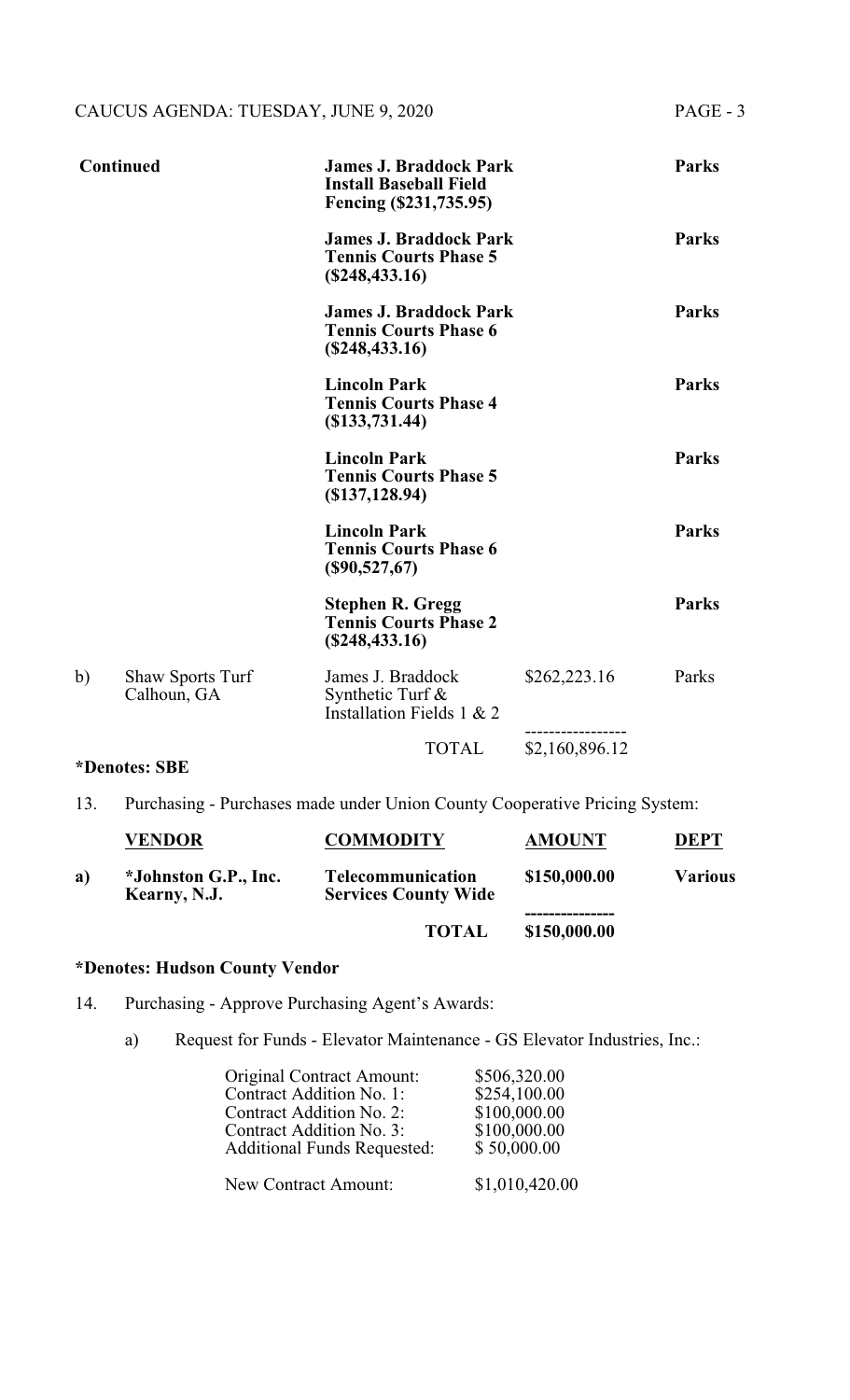#### CAUCUS AGENDA: TUESDAY, JUNE 9, 2020 PAGE - 4

|               | <b>Original Contract Amount:</b><br>Contract Addition No. 1:<br>Contract Addition No. 2:<br><b>Additional Funds Requested:</b> | \$105,500.00<br>\$15,000.00<br>\$15,000.00<br>\$35,000.00 |
|---------------|--------------------------------------------------------------------------------------------------------------------------------|-----------------------------------------------------------|
|               | <b>New Contract Amount:</b>                                                                                                    | \$170,500.00                                              |
| $\mathbf{c})$ | Request for Funds - Plumbing Services - William J. Guarini, Inc.:                                                              |                                                           |
|               | <b>Original Contract Amount:</b><br>$Control$ Addition $No$ 1.                                                                 | \$294,000.00<br>01750000                                  |

| UHgiliai Contract Ambunt.          | $927$ T,VVV.VV |
|------------------------------------|----------------|
| Contract Addition No. 1:           | \$175,000.00   |
| Contract Addition No. 2:           | \$200,000.00   |
| Contract Addition No. 3:           | \$50,000.00    |
| Contract Addition No. 4:           | \$150,000.00   |
| <b>Additional Funds Requested:</b> | \$30,000.00    |
|                                    |                |
| New Contract Amount:               | \$899,000.00   |

d) Request for Funds - HVAC Units and System Repairs and Capital Improvements - All Systems Maintenance, Inc.:

| <b>Original Contract Amount:</b><br>Contract Addition No. 1:<br><b>Additional Funds Requested:</b> | \$1,952,000.00<br>75,000.00<br>$\mathbb{S}$<br>\$500,000.00 |
|----------------------------------------------------------------------------------------------------|-------------------------------------------------------------|
| New Contract Amount:                                                                               | \$2,527,000.00                                              |

- 15. Purchasing Approve Purchasing Agent's Award Construction Contracts:
	- a. "Resurfacing Program 2019" Project, Various Roadways, in the City of Hoboken, Town of Kearny, Township of North Bergen, and the City of Union City (Engineering) one (1) reply - Smith Sondy Asphalt Construction Co., Inc., - Contract shall not exceed \$4,569,577.64.
	- b. Improvements to John F. Kennedy Boulevard from  $18<sup>th</sup>$  Street to  $67<sup>th</sup>$  Street, Township of North Bergen, City of Union City and Town of West New York (Engineering) - three (3) replies - Smith Sondy Asphalt Construction Co., Inc., - Contract shall not exceed \$4,138,903.70.
- 16. Roads and Public Property/Engineering Resolution awarding a Professional Services Contract, Fair and Open to Remington and Vernick Engineers for the Generator Study and Upgrade at the Hudson County Psychiatric Hospital, Meadowview Campus - \$19,944.00.
- 17. Law Resolution approving CARES Act Reimbursement Agreement with Township of North Bergen \$2,121,162.00.
- 18. Law Resolution approving CARES Act Reimbursement Agreement with City of Union  $City - (\$2,793,808.00).$
- 19. Law Resolution approving CARES Act Reimbursement Agreement with Town of Guttenberg - \$393,473.00.
- 20. Law Resolution approving CARES Act Reimbursement Agreement with Town of West New York - \$1,634,522.00.
- 21. Law Resolution approving CARES Act Reimbursement Agreement with Township of Weehawken - \$1,658,773.20.